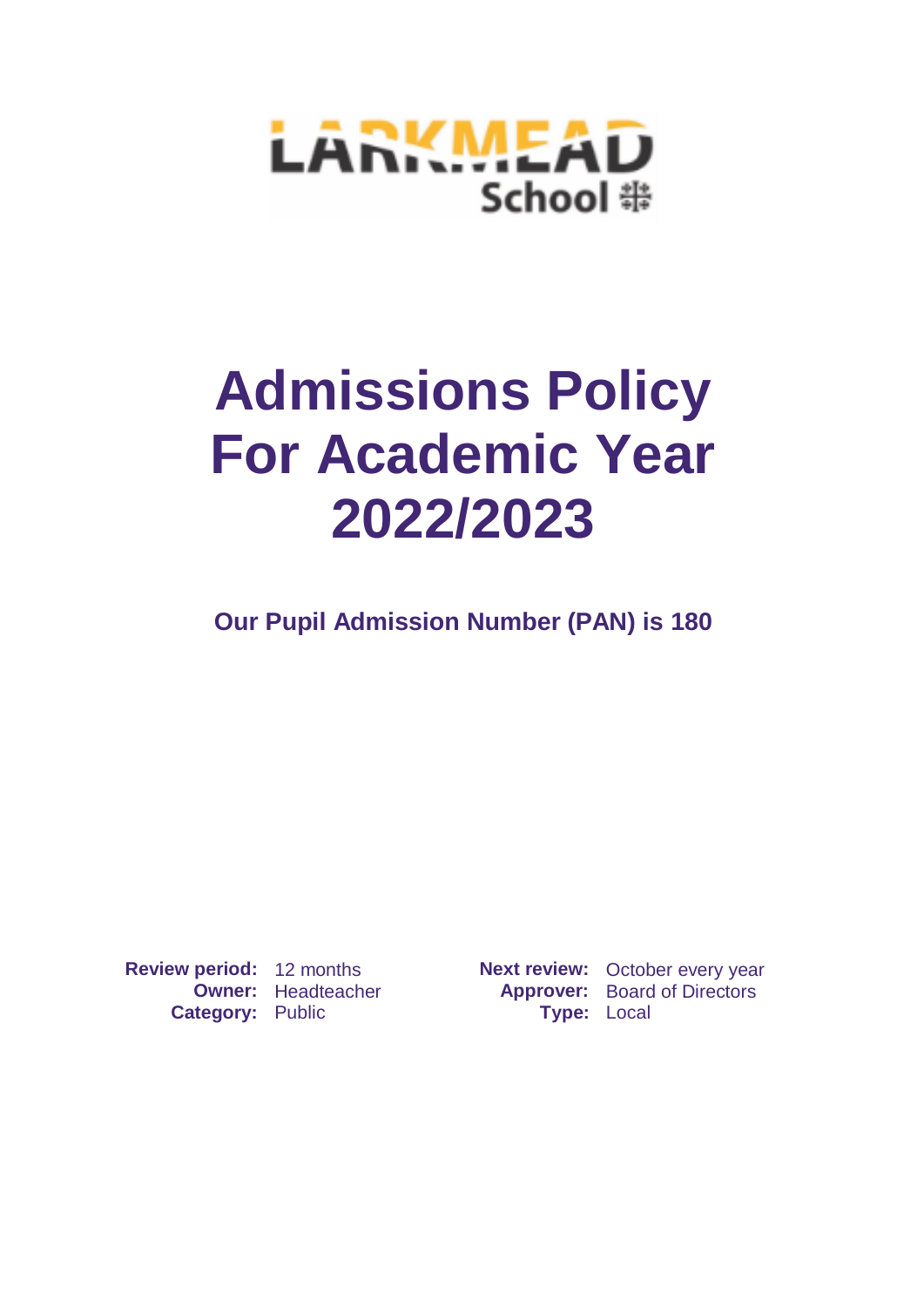### **Introduction**

Our school is a member of the [Vale Academy Trust](https://www.vale-academy.org/) ('the Trust'), a family of primary and secondary schools in Oxfordshire. The Trust is its own Admissions Authority which means it determines its own policy for pupil admissions to its schools, in accordance with applicable law and regulation.

In common with all schools in the Trust, we are part of Oxfordshire's coordinated admissions process and the [School Admissions Team](https://www.oxfordshire.gov.uk/residents/schools/apply-school-place?utm_term=nil&utm_content=) of Oxfordshire County Council ('OCC') handles the processing of applications for our school.

Except for the over-subscription criteria described in this document, the procedures followed for admissions will be as laid out on the [School Admissions Team website.](https://www.oxfordshire.gov.uk/residents/schools/apply-school-place?utm_term=nil&utm_content=)

# **Applications to join our school**

We are a non-selective school and all applicants will be offered a place unless there are more applications than places available.

Please visit our school website for information about our school and how and when to apply.

## **Over-subscription criteria for entry to Year 7**

In the event that the number of applications for our school exceeds places available, the [School Admissions Team](https://www.oxfordshire.gov.uk/residents/schools/apply-school-place?utm_term=nil&utm_content=) will follow the over-subscription criteria shown below and consult with us to ensure applications are dealt with fairly.

*Unless specified otherwise below, definitions of terms used in the criteria and details of associated procedure are as described in [OCC's school admission rules.](https://www.oxfordshire.gov.uk/residents/schools/apply-school-place/school-admission-rules-and-policies/admission-rules)*

In accordance with legal requirements, children who have an Education, Health and Care (EHC) Plan naming our school will always be admitted. An EHC Plan is a plan made by the local authority under Section 37 of the Children and Families Act 2014 specifying the special education provision required for that child. *This is therefore not an oversubscription criterion.* A school being named on an EHC Plan comes about from an assessment and consultation process managed by the local authority. See the [OCC EHC Plan website](https://www.oxfordshire.gov.uk/residents/children-education-and-families/education-and-learning/special-educational-needs-and-disability-local-offer/education-health-and-care-plans-and-assessments) for details.

The over-subscription criteria below will be followed in descending order of priority.

- 1. Children who are "looked after" by a Local Authority within the meaning of Section 22 of the [Children](http://www.legislation.gov.uk/ukpga/1989/41/contents) Act 1989 at the time of their application, and "previously looked after" children. The term "previously looked after" refers only to children who were looked after but ceased to be so because they were adopted (or became subject to a child arrangements order or special guardianship order).
- 2. Children who were previously in state care outside England but have been adopted and are no longer in state care. Evidence of the previously looked after status and/or the adoption will be requested. Where such evidence is not available, the School Admissions Team will consult with us and together we will make a pragmatic decision based on the information available.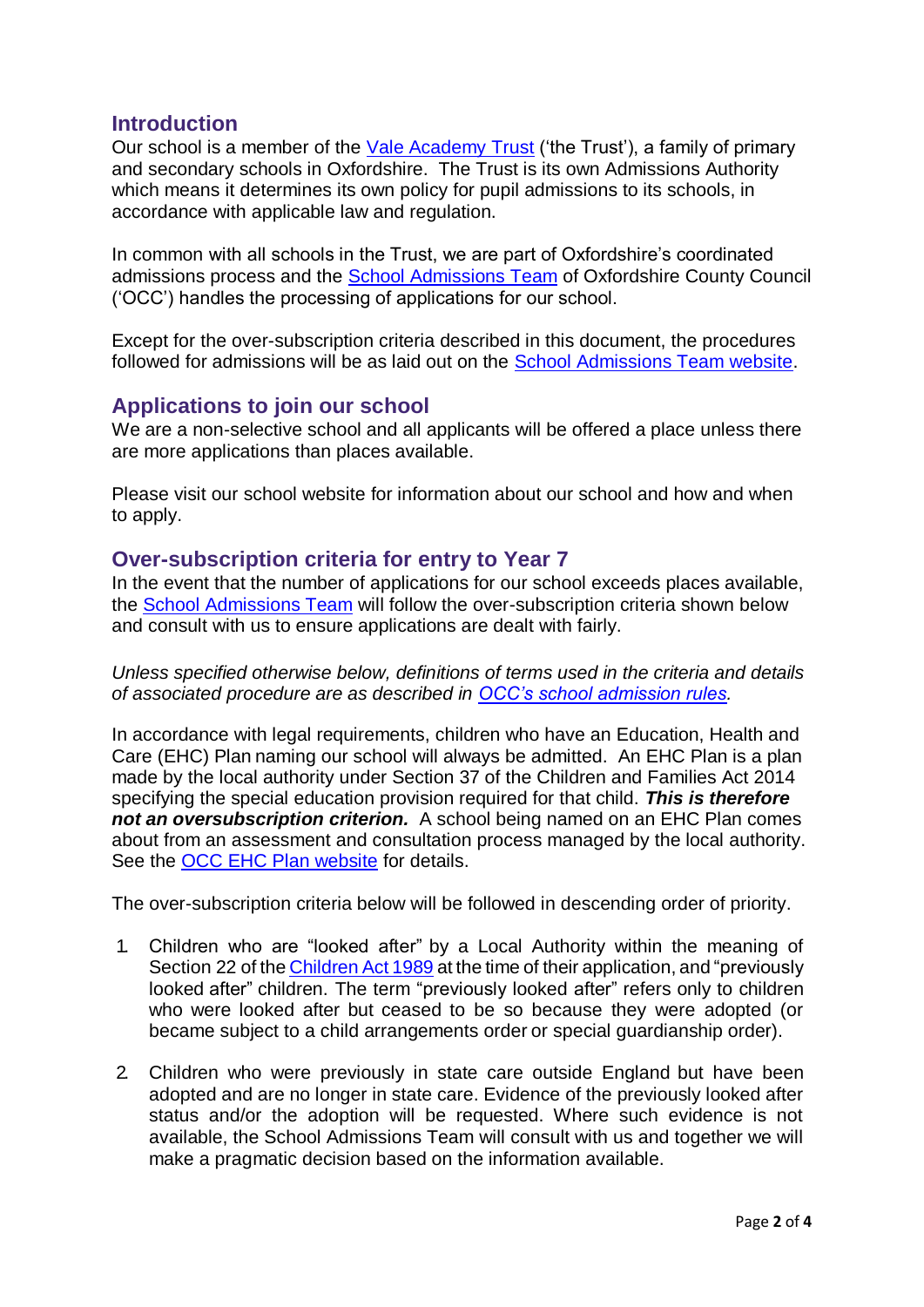- 3. Children who have exceptional medical or social needs that make it essential that they attend our school rather than any other. Supporting written evidence from an appropriate professional will be required.
- 4. Children who attend one of our partner schools and live in our designated (catchment) area and have a brother or sister on roll at our school at the time of application who will still be attending at the time of entry. Details of our designated (catchment) area can be found on the [OCC record for our school.](https://www.oxfordshire.gov.uk/residents/schools/list)
- 5. Children who live in our designated (catchment) area and have a brother or sister on roll at our school at the time of application who will still be attending at the time of entry.
- 6. Children who attend one our partner schools and live in our designated (catchment) area.
- 7. Children of members of school-based staff (existing or in recruitment), where there is a clear employment-related need.
- 8. Children who live in our designated (catchment) area.
- 9. Children of members of Trust central staff (existing or in recruitment), where there is a clear employment-related need.
- 10. Children who live outside our designated (catchment) area but attend one of our partner schools and have a brother or sister on roll at our school at the time of application who will still be attending at the time of entry.
- 11. Children who live outside our designated (catchment) area but have a brother or sister on roll at our school at the time of application who will still be attending at the time of entry.
- 12. All other children.

For criteria 4-6, 8 and 10-12, priority will be given to children who are eligible for Service Pupil Premium or Pupil Premium, and then to children who live closest to the school, as calculated by the OCC School Admissions Team using the straight line distance method.

#### **Appeals**

If you apply for a place at our school and are unsuccessful you have the right to appeal. Visit the [School Admissions Team appeals page](https://www.oxfordshire.gov.uk/residents/schools/apply-school-place/school-appeals) for details.

#### **Legislation and statutory requirements**

This policy is based on the following advice from the Department for Education (DfE):

[School Admissions Code](https://www.gov.uk/government/publications/school-admissions-code--2) [School Admission Appeals Code](https://www.gov.uk/government/publications/school-admissions-appeals-code)

The Trust and its schools are required by its funding agreement to comply with these codes, and with the law relating to admissions as set out in the [School Standards and](http://www.legislation.gov.uk/ukpga/1998/31/contents)